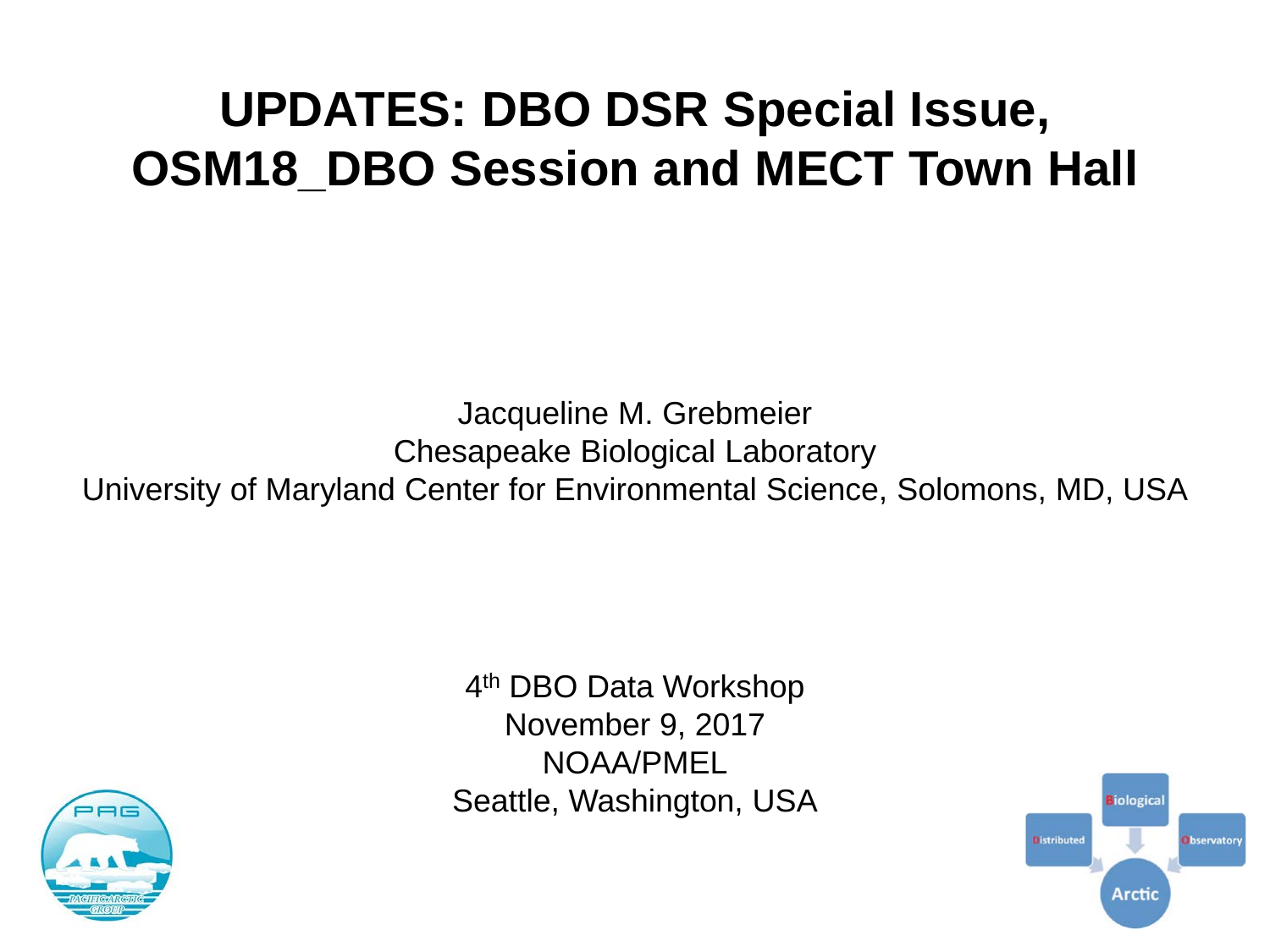

Special DSR Issue-The DBO: A Change Detection Array in the Pacific Arctic Region (7 Nov 2017) (Title and Lead author are in BOLD); Guest Editors: Grebmeier, JM, SE Moore, LW Cooper, and KE Frey)

#### **INTRODUCTION**

1. The Distributed Biological Observatory as a marine change detection array in the Pacific Arctic: An introduction (Lead: Jackie Grebmeier, Sue Moore, Lee Cooper, Karen Frey)

#### SATELLITE OBSERVATIONS, SEA ICE AND PHYSICAL OCEANOGRAPHY

- 2. Trends in satellite observations of sea ice cover, sea surface temperature, and chlorophyll biomass across the Distributed Biological Observatory in the Pacific Arctic region (Lead: Karen Frey, coauthors: Joey Comiso, Jackie Grebmeier, Lee Cooper, et al.)
- 3. The ecological importance of grounded sea ice at Hanna Shoal: observations and data gaps (Lead: Olivia Lee, Hajo Eicken, Andy Mahoney, Jackie Grebmeier, Lewis Shapiro, Stefan Hendricks, Tom Weingartner, Bill Sringer)
- 4. Seasonal to mesoscale variability of water masses and atmospheric conditions in Barrow Canyon, Chukchi Sea (Lead: Robert Pickart, Carolina Nobra, Peigen Lin, Kevin R. Arrigo, Carin J. Ashjian, Catherine Berchok, Lee W.Cooper, Jacqueline M. Grebmeier, Ian Hartwell, Jianfeng He, Motoyo Itoh, Takashi Kikuchi, Svein Vagle) – in revision
- 5. On the nature of wind-forced upwelling in Barrow Canyon (Lead: Maria Pisareva, co-authors: Robert S. Pickart<sup>2</sup>, Paula S. Fratantoni<sup>2\*</sup>, Thomas J. Weingartner) - in revision
- 6. Characteristics and transformation of Pacific winter water on the Chukchi Sea shelf in late-spring (lead: Astrid Pacini, R. Pickart, G.W.K. Moore, C. Nobre, F. Bahr, K. Våge, K. Arrigo) – in revision
- 7. Characteristics and dynamics of wind-driven upwelling in the Alaskan Beaufort Sea based on six years of mooring data (Lead: Peigen Lin, Robert Pickart, Kent Moore, Michael Spall, Jianyu Hu) – in revision
- 8. Pathways and timing of Pacific winter water from Bering Strait to the Beaufort Sea (Lead: Emily Shroyer, co-author R. Pickart) – in revision
- 9. A study of the northern Bering and southern Chukchi Sea flow field responses to variable wind forcing (Lead: Seth L Danielson, co-authors: Katherine S Hedstrom, et al.)
- 10. Autumn upwelling in the Alaskan Beaufort Sea influences gray whale call occurrence, lead: Robert Pickart, co-authors: Daniel Torres, Carin Ashijan and Sue Moore co-authors- in revision
- 11. Seasonal and annual variability in water properties along DBO lines in the Bering and Chukchi Seas: Observations from international ship occupations 2010-2015 (Lead: Svein Vagel et al.)
- 12. Mooring results from M8 (DBO1) in the northern Bering Sea (Lead: Phyllis Stabeno et al.)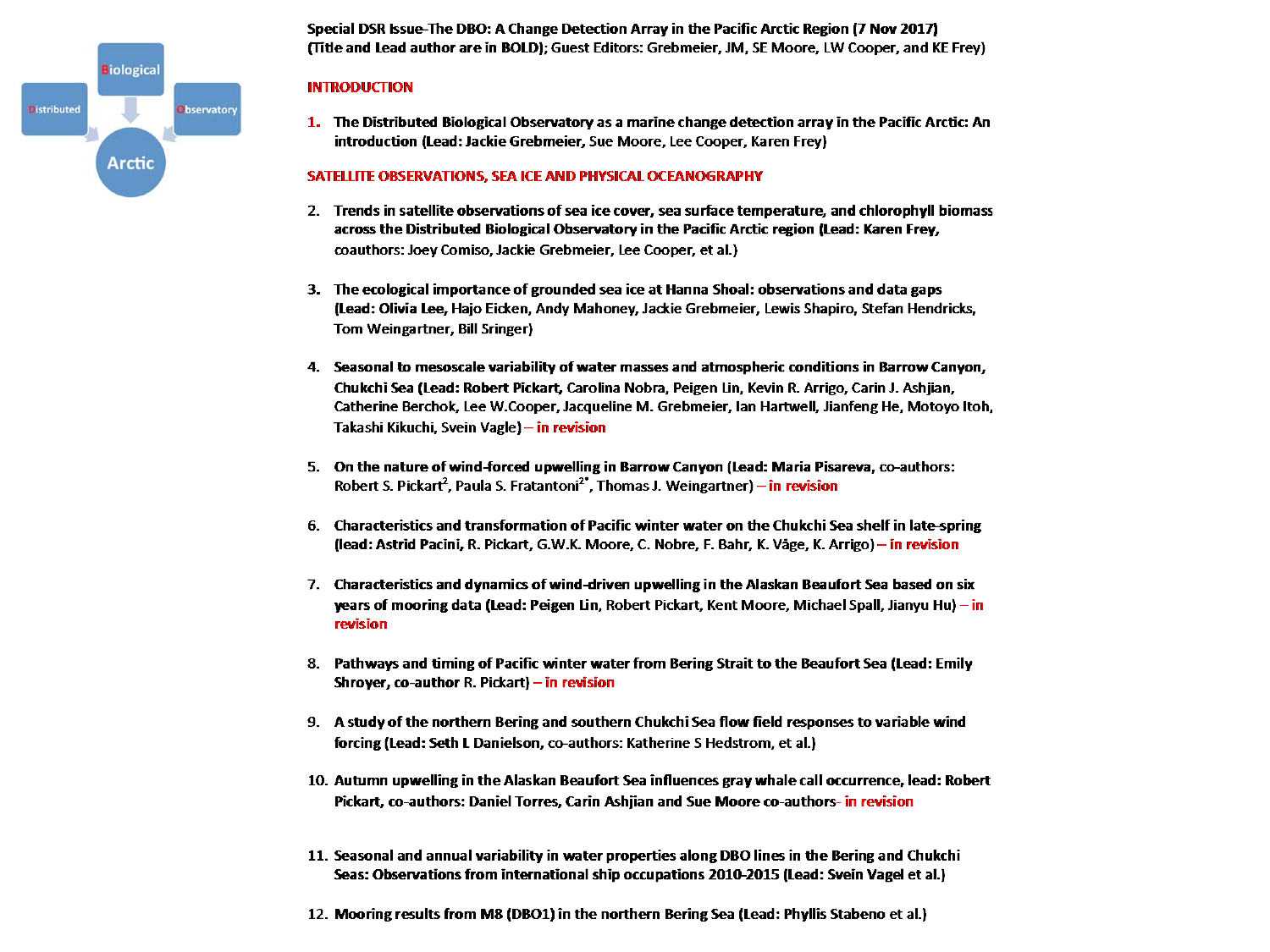

#### **HYDROGRAPHY**

- 1. Nutrients and chlorophyll patterns during the DBO2012-2017 field program (Lead: Lee Cooper: coauthors: TBD)
- 2. Primary production and phytoplankton composition on the DBO time series lines (Lead: Karina Giesbrecht, co: Diana Varela, Józef Wiktor, Jackie Grebmeier) – in review
- 3. Relationship between bottom oxygen concentration and primary production in the southern Chukchi Sea biological hotspot (Lead: Amane Fujiwara, co-authors: Toru Hirawake, Shigeto Nishino)
- 4. Estimating multi-year chromophoric dissolved organic matter (CDOM) variations in the northern Bering and Chukchi Seas of the Pacific Arctic Region; Lead: Santiago, Melishia, K.E. Frey, F. Guillemette' J.M. Grebmeier, L.W. Cooper, R.G.M. Spencer)

#### PHYTOPLANKTON, ZOOPLANKTON AND BENTHOS

5. Impact of spatiotemporal variability in phytoplankton size structure on benthic macriofaunal distribution in the Pacific Arctic (Lead: Hisatomo Waga, Toru Hirawake, Amane Fujiwara, Jacqueline Grebmeier, Sei-Ichi Saitoh) - in revision

Distribution shift in dominant benthic macrofaunal composition and biomass and environmental drivers within the DBO Change Detection Array in the Pacific Arctic (Lead: Jackie Grebmeier, co: Lee Cooper, Monika Kedra)

- 6. Biodiversity, community structure and functioning of benthic macrofauna in the northern Bering and Chukchi Seas (Lead: Monika Kedra, co: Jackie Grebmeier, Lee Cooper)
- 7. Epibenthos, fish and macrofauna inside and outside the DBO bounding boxes in the Chukchi Sea (Lead: Katrin Iken, Franz Mueter, Jackie Grebmeier, Lee Cooper)
- 8. Ecosystem studies on the new 2016 DBO lines in the Beaufort Sea (Lead: Ken Dunton, co: Bodil **Bluhm, Susan Schonberg)**
- 9. Compound-specific isotopic analyses of amino acids in dominant benthic species across the latitudinal gradient in the northern Bering and Chukchi Seas (Lead: Monika Kedra, co-authors: Mengjie Zhang, Lee Cooper, Jackie Grebmeier)
- 10. Changes in abundance, biomass, and dominant size classes of the bivalve Macoma calcarea in the northern Bering Sea and the southeastern Chukchi Sea from 1998-2012 (Lead: Christina Goethel, co-authors: Jacqueline Grebmeier, Lee Cooper) – in revision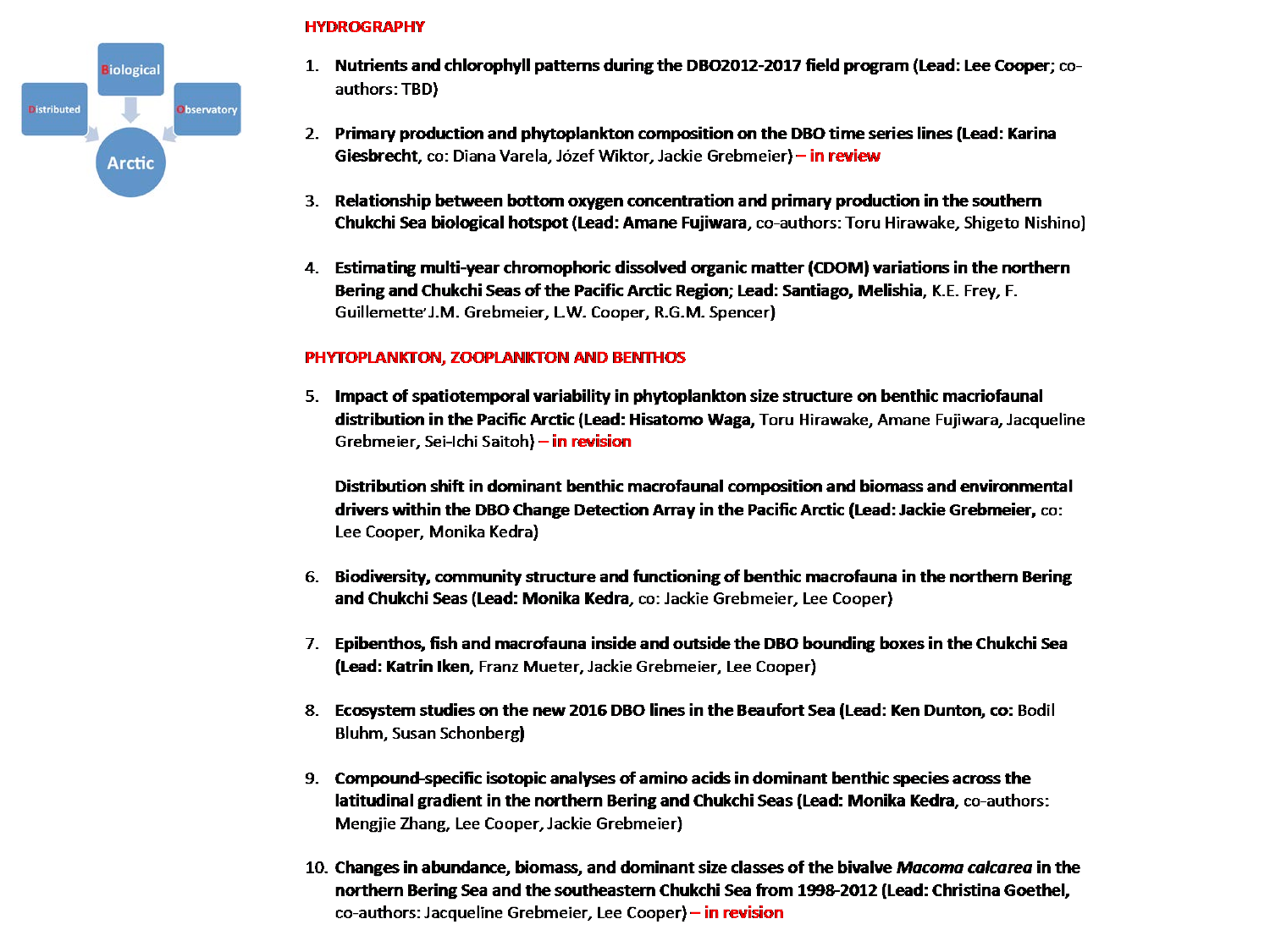

#### **MARINE FISHES, BIRDS and MAMMALS**

- 1. Pink salmon as sentinels for climate change in the Arctic (Lead: Ed Farley, co-authors: Wess Strasburger, Jeanette Gann, and Kris Cieciel)
- 2. Interannual variability in acoustic detections of marine mammals with the DBO 6 region (Lead: Kate Stafford, co-authors: Steve Okkonen, Robert Pickart)
- 3. Marine birds and mammals and seabirds as ecosystem sentinels in and near Distributed Biological Observatory regions: an abbreviated review of published accounts (Lead: S E Moore, and Kathy J. Kuletz)
- 4. Seabird communities within and among the Distributed Biological Observatory array in the Pacific Arctic (Lead: Kathy Kuletz, co-authors: Daniel Cushing, Eric Osnas, Elizabeth Labunski, Adrian Gall, Tawna Morgan)
- 5. Physical & biological influences on seabird distribution between DBO4, 5 and how different wind/current regimes impact seabird distributions seasonally and inter-annually during 2010-2015, July-Sept (Lead: Adriane Gail, co-authors: Bob Day)
- 6. Correlation of marine mammal distribution off Point Hope, AK to biophysical parameters (title to be revised) (Lead: Catherine Berchok, co-authors: Phyllis Stabeno, Bob Pickart, Jackie Grebmeier, Janet Clarke, Lee Cooper, Joey Comiso, Monika Kedra, Lisa Eisner)
- 7. Relationship Between Large Whale Occurrence and Physical Oceanography During the Open Water Season in the Northeastern Chukchi Sea, 2010-2016 (Lead: Janet Clarke, co-authors: Megan Ferguson, Carol Ladd, Amelia Brower, Amy Willoughby)
- 8. Integration of visual and acoustic marine mammal data in Distributed Biological Observatory sites. (Lead: Manuel Castellote, co-authors: Megan Ferguson, Kate Stafford, Catherine Berchok, Janet Clarke)
- 9. Year-round acoustic detections of four marine mammal species in the Chirikov Basin macrobenthic hot-spot, 2012-2015 (Lead: Dana Wright, Jacqueline Grebmeier, Catherine Berchok, Stephanie Grassia, Phillip Clapham' et al.)

#### **SUMMARY/NEXT STEPS**

10. The Arctic Marine Pulses (AMP) model as a framework for DBO sampling (Lead: Sue Moore, Jackie Grebmeier, Phyllis Stabeno, Wei Cheng Stephen Okkonen)

#### $n=32$  papers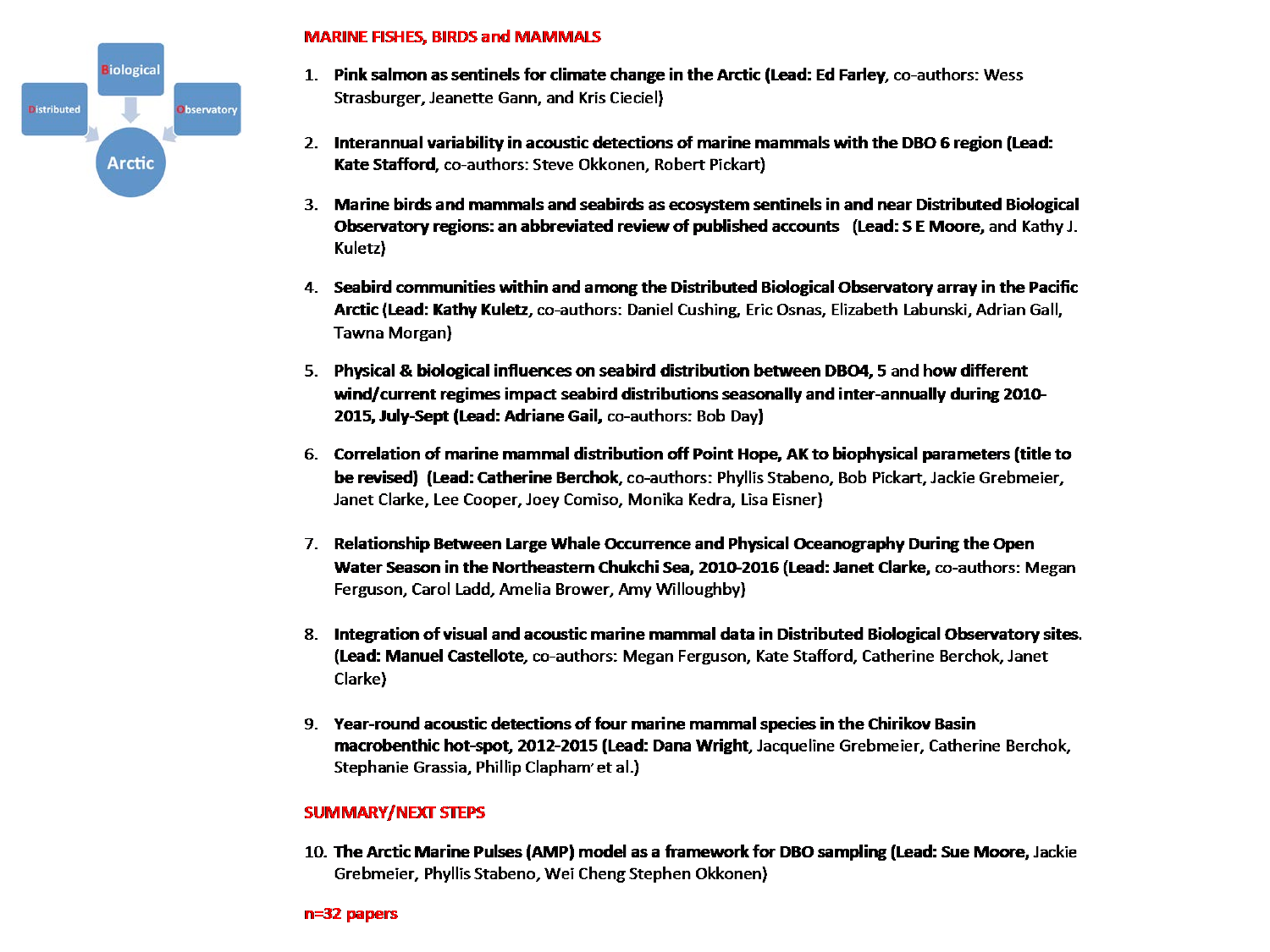## **AGU/ASLO/TOS Ocean Science Meeting 2018\_DBO Oral and Poster Session Co-Chairs: Jackie Grebmeier (CBL/UMCES) and Sue Moore (NOAA)**

### **Monday, February 12, 2018 , 10:30 AM - 12:30 PM; Oregon Convention Center- B110-B112**

### **The Distributed Biological Observatory: An Expanding Change Detection Array in the Marine Arctic**

Arctic marginal seas are undergoing historically unprecedented reductions in sea ice volume and extent, concomitant with increasing ocean temperatures. It is uncertain how the marine ecosystem is responding to these sea ice thinning trends and alterations in the timing of seasonal sea ice retreat and formation. The scope of these possible changes include primary production, planktonic and benthic biomass, migration patterns of upper trophic level consumers, and overall biogeochemical cycling. In order to systematically track biological responses to sea ice loss and associated environmental changes, an international consortium of scientists have developed the "Distributed Biological Observatory" (DBO), which integrates biological measurements at multiple trophic levels with physical oceanographic sampling from ships, satellites and moorings. The DBO initially focused on five biological "hotspot" regions distributed along a latitudinal gradient extending from the northern Bering Sea through the Chukchi Sea; subsequently, three DBO regions were added in the Beaufort Sea. An Atlantic-DBO, comprised of five transect lines, is being developed in the northern Barents Sea and Fram Strait, and DBO lines have been proposed for Baffin Bay. This session provides a forum to present recent multi-disciplinary scientific findings associated with physical forcing and ecosystem response detected through the DBO change detection array.